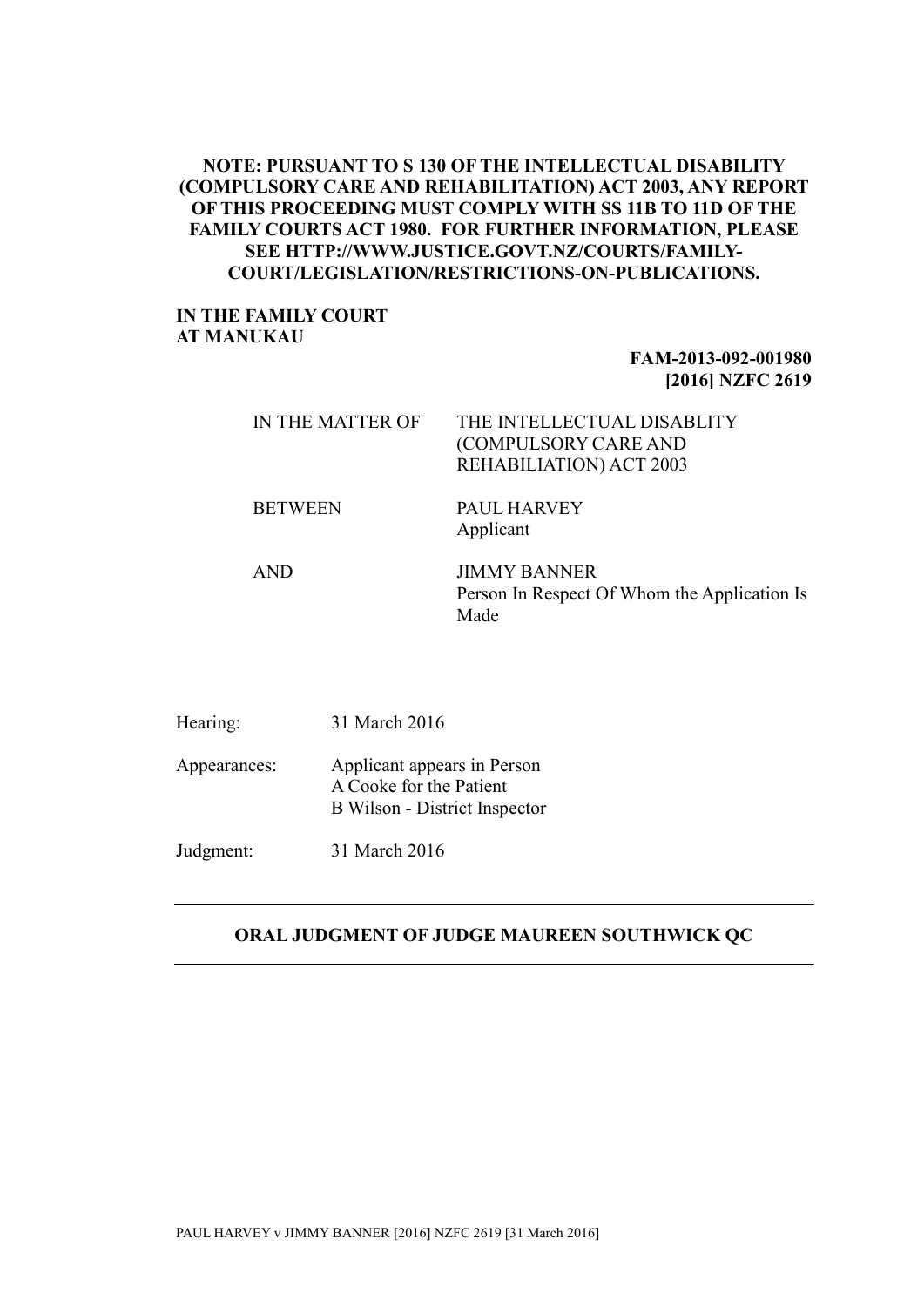[1] The application now before the Court is pursuant to s 86 of the Intellectual Disability (Compulsory Care and Rehabilitation) Act 2003 ("the Act") in relation to Jimmy Banner.

[2] Mr Harvey, the Applicant, makes application for variation of the compulsory order so that Jimmy will be the subject of a supervised care order, rather than the secure care order extension originally sought.

[3] Subsequent to the original application for extension being filed, Dr Elder has provided an expert report in relation to Jimmy. That report concludes that a supervised care order is now appropriate, given the progress made by Jimmy. In addition to that report, yesterday there was filed an adaptive functioning report prepared by Ms Liz Cotton, clinical psychologist.

[4] Dr Cooke appears as counsel for Jimmy and also present is B Wilson, District Inspector. All are agreed, on the basis of the reports that have been filed, that there should be a further period of six months during which Jimmy is subject to a compulsory order but that that order should now be a supervised care order, rather than secure care order. That approach is supported by the reports now available.

[5] The submission of Mr Harvey is that, given Jimmy's progress, it is appropriate to enable more options in regard to community participation and also to assist in Jimmy's transition from the service. My understanding is that very shortly there is to be a whānau meeting in Whangarei, the proposal at this stage being that Jimmy will ultimately move to his uncle's home.

[6] Accordingly, there is a variation of the current order pursuant to s 86 of the Act so that there is an extension for six months of the compulsory order but on the basis of the status of that order being a supervised care order.

## **Further Legal Issue**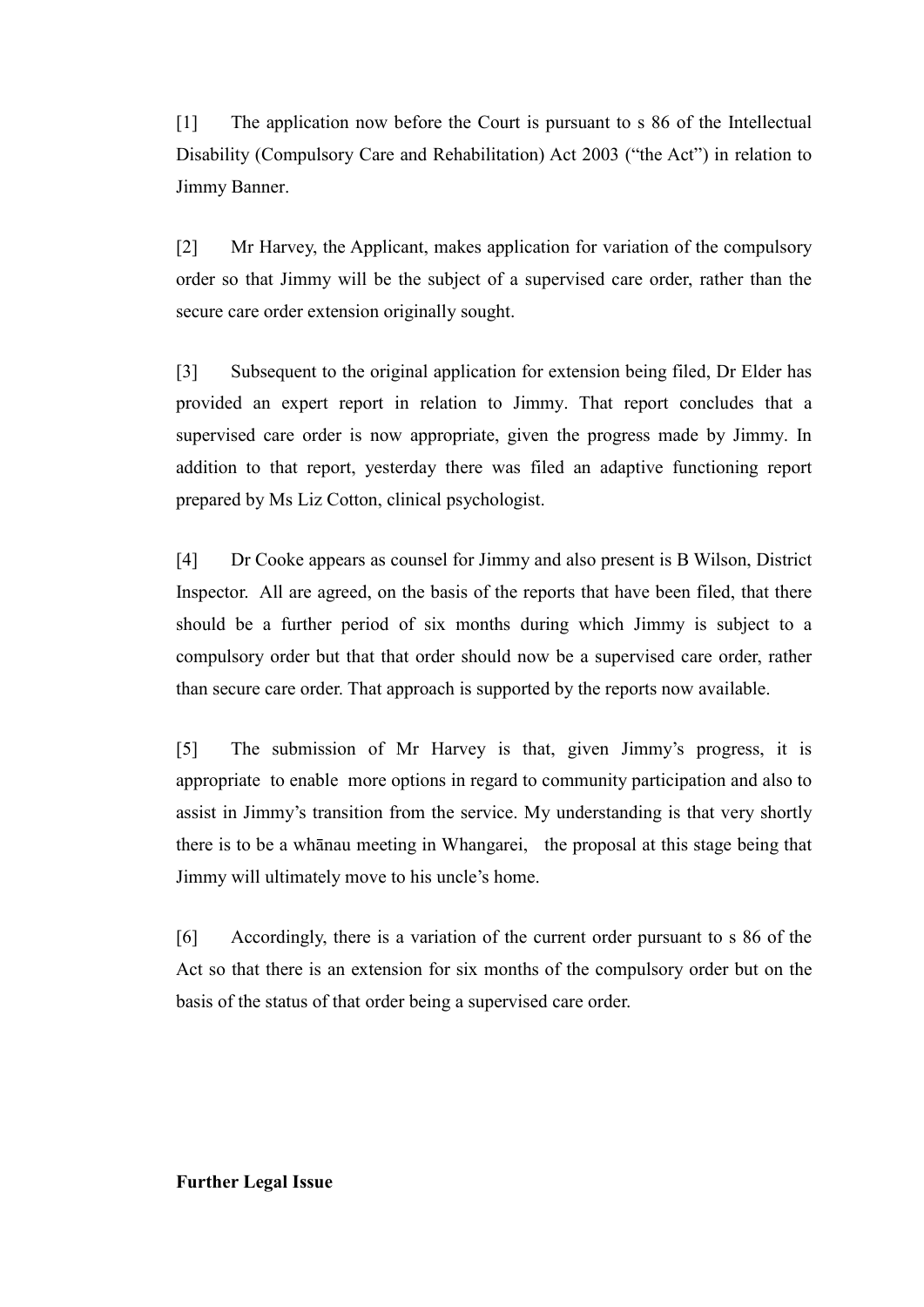[7] A matter which has not been raised by Dr Cooke on two occasions in this case relates to the impact of s 7 and s 8 of the Act. His submission is that the Court needs to provided clearer guidance as to whether there is a first limb which must be satisfied before any orders are made pursuant to the Act.

[8] Reference is made in particular to Section 8 (2) of the Act which provides :

*(2) To avoid doubt if –*

*(a) A person does not have an intellectual disability the provisions of this Act relating to compulsory care cannot apply to the person, whether or not the person has any other disability.*

[9] Section 7 provides the definition of "intellectual disability". This raises a question as to whether an applicant and supporting experts are required to clearly satisfy that limb of the Act before providing recommendations to the Court pursuant to the application.

[10] In considering Jimmy's situation, I am satisfied that on the face of the documents before me, in particular the combination of Ms Moltzen's report in 2014 and the very recent adaptive functioning report, the question is satisfactorily answered. This conclusion results in particular from the adaptive functioning report as it reflects the provisions of s 7(4) of the Act.

[11] However, I agree that it is an important question which the Court should tackle, and on that basis I make the following directions which are the subject of consent by all present:

- (1) Within 21 days, Mr Harvey and Dr Cooke are to file submissions which address the point that has been raised. The point issue is a discrete one and, therefore, should not require very lengthy submissions.
- (2) When those submissions have been filed, they are to be brought to me to consider before delivering a decision.